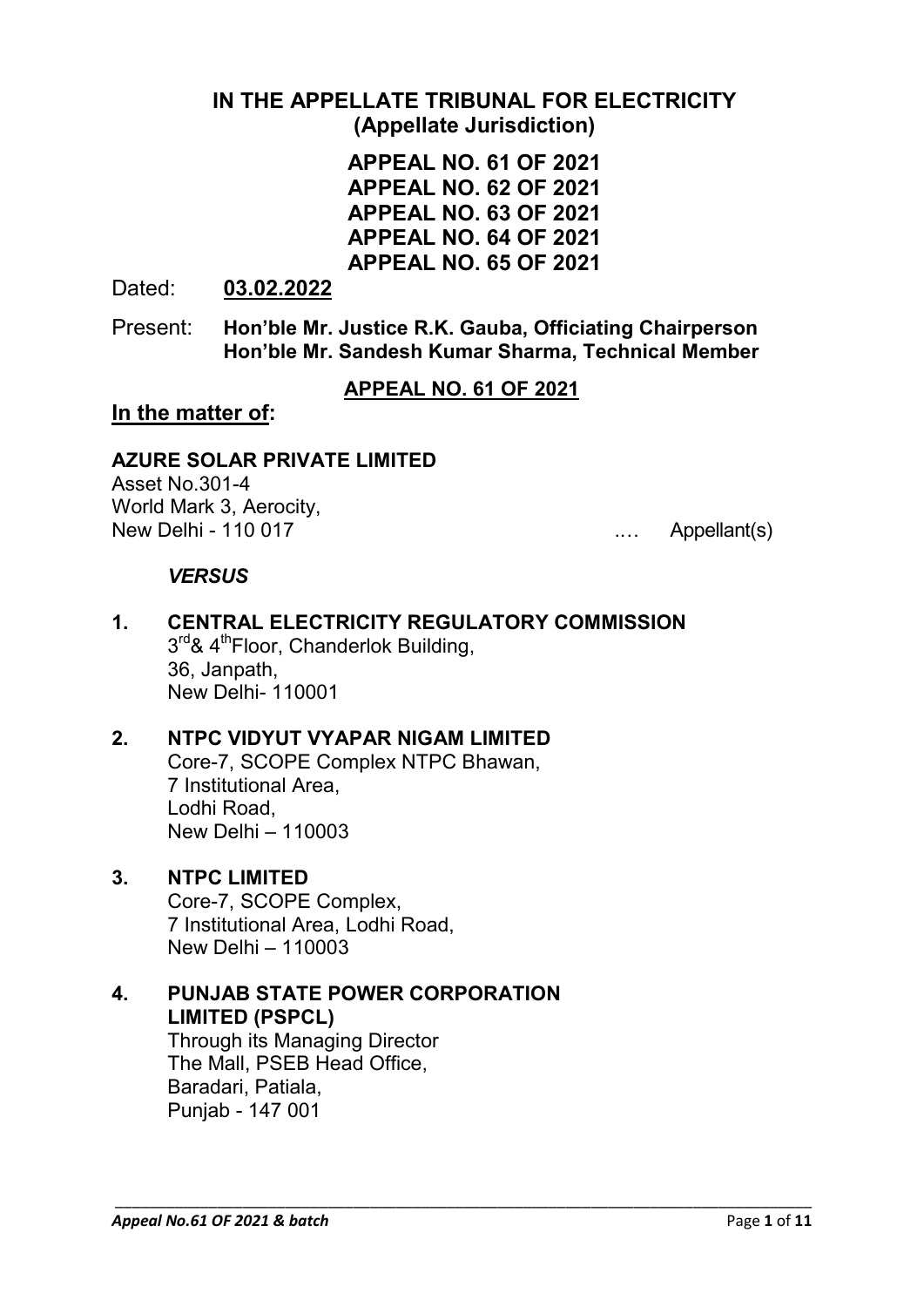- **5. UTTAR PRADESH POWER CORPORATION LIMITED (UPPCL)** Through its Managing Director Shakti Bhawan, 14 Ashok Marg, Lucknow - 226 001
- **6. CHHATTISGARH STATE POWER DISTRIBUTION COMPANY LIMITED (CSPDCL)** Through its Managing Director 4th Floor, Vidyut Seva Bhawan Dangania,Raipur, Chhattisgarh – 492 013
- **7. GRID CORPORATION OF ORISSA LIMITED (GRIDCO)** Through its Managing Director Bhoi Nagar, Janpath Bhubaneshwar - 751 022

## **8. WEST BENGAL STATE ELECTRICITY DISTRIBUTION COMPANY LIMITED (WBSEDCL)**

Through its Managing Director Vidyut Bhaan, Bidhannagar, Block DJ, Sector-II, Kolkata – 700 091

## **9. DAMODAR VALLEY CORPORATION LTD (DVC)**

Through its Chairman DVC Headquarters, DVC Towers, VIP Road, Kolkata – 700054

## **10. MANGALORE ELECTRICITY SUPPLY COMPANY LIMITED (MESCOM)**

Through its Managing Director Paradigm Plaza, AB Shetty Circle, Mangalore - 575 001

## **11. BANGALORE ELECTRICITY SUPPLY COMPANY LIMITED(BESCOM)**

Through its Managing Director BESCOM, KR Circle, Bangalore – 560 001

## **12. CHAMUNDESHWARI ELECTRICITY SUPPLY CORP. LIMITED (CESC)**

\_\_\_\_\_\_\_\_\_\_\_\_\_\_\_\_\_\_\_\_\_\_\_\_\_\_\_\_\_\_\_\_\_\_\_\_\_\_\_\_\_\_\_\_\_\_\_\_\_\_\_\_\_\_\_\_\_\_\_\_\_\_\_\_\_\_\_\_\_\_\_\_\_\_\_\_\_\_\_\_\_\_

Through its Managing DirectorNo. 927, New KantharajUrs Road, Saras watipuram Mysuru – 570 009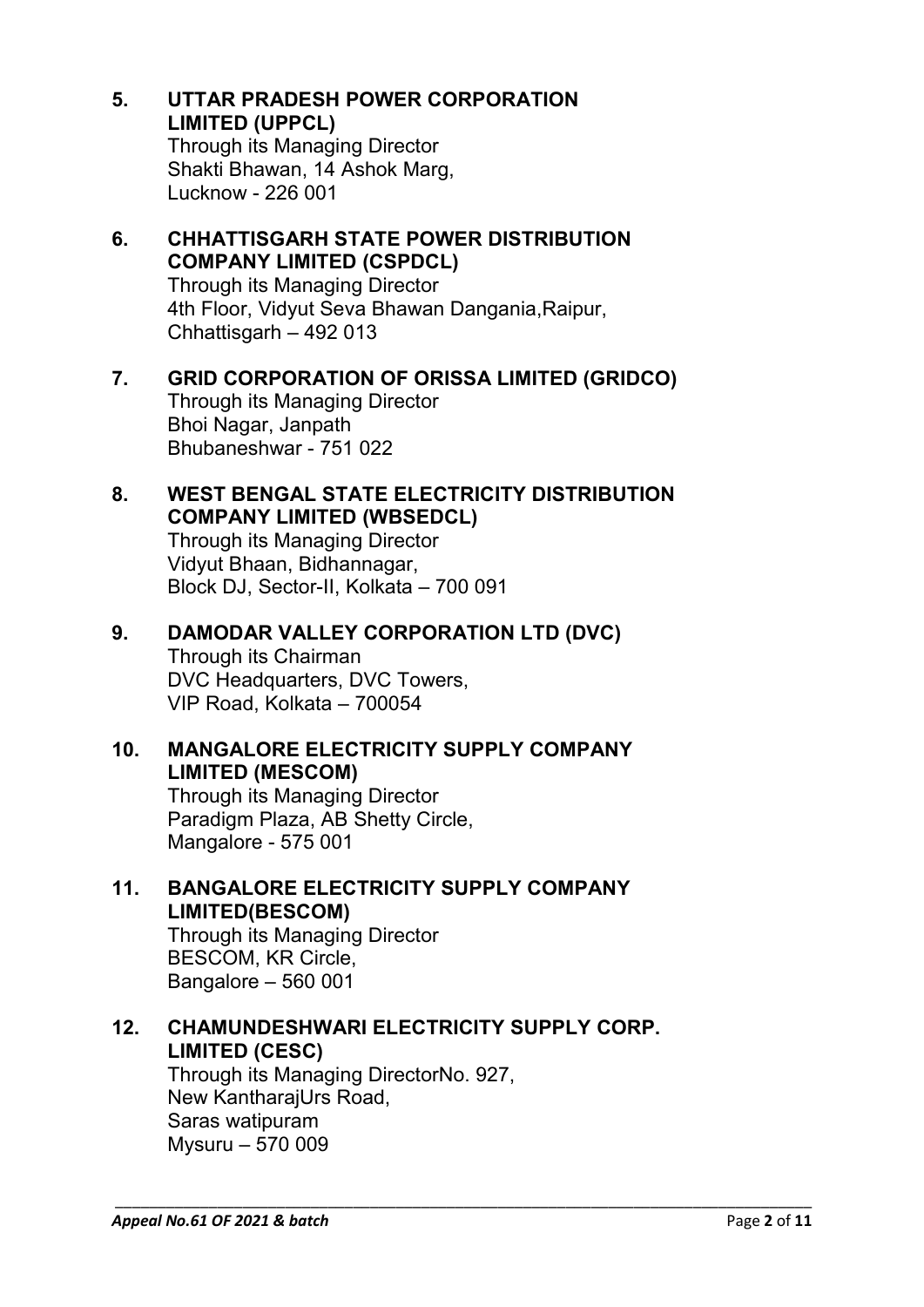**13. GULBARGA ELECTRICITY SUPPLY COMPANY LIMITED (GESCOM)** Through its Managing Director Corporate Office, Station Road, Kalaburagi, Karnataka - 585 102

# **14. HUBLI ELECTRICITY SUPPLY COMPANY LIMITED (HESCOM)**

Through its Managing Director PB Road, Navanagar, Hubli - 580 025

# **15. ASSAM POWER DISTRIBUTION COMPANY LIMITED (APDCL)**

Through its Managing Director Bijulee Bhawan, Paltan Bazaar, Guwahati - 781 001

## **16. JAIPUR VIDYUT VITRAN NIGAM LIMITED (JVVNL)**

Through its Managing Director Vidyut Bhawan, Jyoti Nagar, Jaipur-302 005

## **17. JODHPUR VIDYUT VITRAN NIGAM LIMITED (JD.VVNL)**

Through its Managing Director New Power House, Industrial Area, Jodhpur, Rajasthan - 342 003

## **18. AJMER VIDYUT VITRAN NIGAM LIMITED (AVVNL)**

Through its Managing Director Vidyut Bhawan,Panchsheel Nagar, Makarwali Road, Ajmer - 305 004 .… Respondent(s)

| Counsel for the Appellant (s)  | ÷ | Mr. Amit Kapur<br>Mr. Akshat Jain<br>Ms. Alviya Ahmed<br><b>MrAniket Prasoon</b><br>Ms. Shweta Vashist<br>Mr. Md. Aman Sheikh<br>Mr. Mridul Gupta<br>Ms. Priya Dhankar<br>Ms. Akansha Tanvi |
|--------------------------------|---|---------------------------------------------------------------------------------------------------------------------------------------------------------------------------------------------|
| Counsel for the Respondent (s) |   | Mr. M.G. Ramachandran, Sr. Adv.<br>Ms. PoorvaSaigal                                                                                                                                         |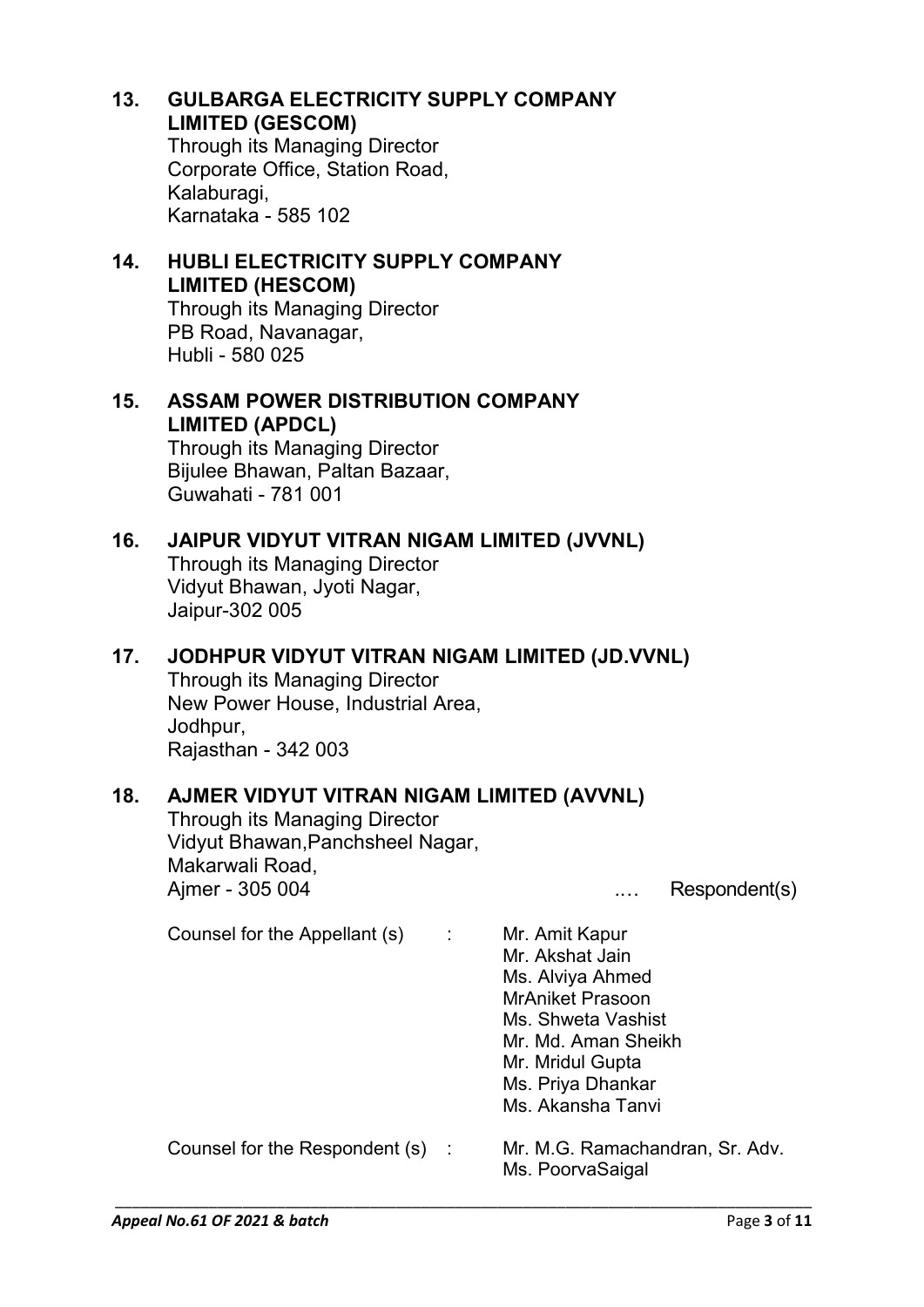Ms. Tanya Sareen Ms. Srishti Khindaria Mr. Ravi Nair for R-2

Mr. Anand K. Ganesan Ms. Swapna Seshadri Mr. Ashwin Ramanathan Mr.Utkarsh Singh Mr. Amal Nair for R-4, R-16-18

Mr. Shahbaaz Husain Mr. Fahad Khan for R-10 to R-14

## **APPEAL NO. 62 OF 2021**

### **In the matter of:**

#### **AZURE CLEAN ENERGY PRIVATE LIMITED**

Asset No.301-4 World Mark 3, Aerocity, New Delhi - 110 017 **.... Appellant**(s)

#### *VERSUS*

- **1. CENTRAL ELECTRICITY REGULATORY COMMISSION**  $3<sup>rd</sup>$ & 4<sup>th</sup>Floor, Chanderlok Building, 36, Janpath, New Delhi- 110001
- **2. SOLAR ENERGY CORPORATION OF INDIA LIMITED** Through its Managing Director 1<sup>st</sup> Floor, A-Wing D-3, District Centre, Saket, New Delhi-110017

#### **3. RAJASTHAN URJA VIKAS NIGAM LIMITED (RUVNL)** Through its Managing Director Vidyut Bhawan, Janpath

Jaipur-302 005 .… Respondent(s)

### **APPEAL NO. 63 OF 2021**

\_\_\_\_\_\_\_\_\_\_\_\_\_\_\_\_\_\_\_\_\_\_\_\_\_\_\_\_\_\_\_\_\_\_\_\_\_\_\_\_\_\_\_\_\_\_\_\_\_\_\_\_\_\_\_\_\_\_\_\_\_\_\_\_\_\_\_\_\_\_\_\_\_\_\_\_\_\_\_\_\_\_

### **In the matter of:**

#### **AZURE POWER MARS PRIVATE LIMITED**

Asset No.301-4 World Mark 3, Aerocity, New Delhi - 110 017 **...** Appellant(s)

#### *VERSUS*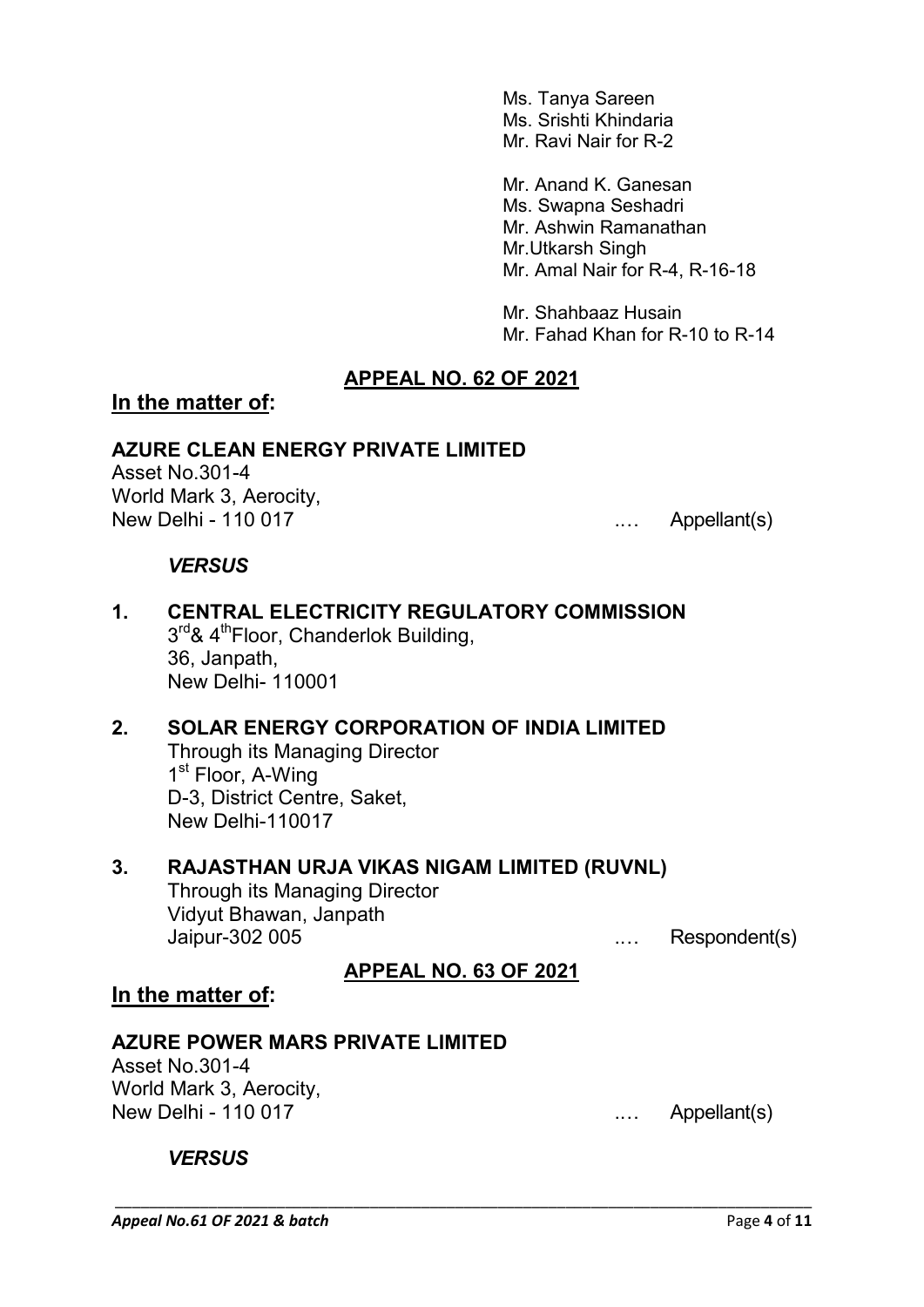| 1. | <b>CENTRAL ELECTRICITY REGULATORY COMMISSION</b><br>3 <sup>rd</sup> & 4 <sup>th</sup> Floor, Chanderlok Building,<br>36, Janpath,<br><b>New Delhi- 110001</b>                             |                                                                                                                               |  |  |
|----|-------------------------------------------------------------------------------------------------------------------------------------------------------------------------------------------|-------------------------------------------------------------------------------------------------------------------------------|--|--|
| 2. | <b>SOLAR ENERGY CORPORATION OF INDIA LIMITED</b><br><b>Through its Managing Director</b><br>1 <sup>st</sup> Floor, A-Wing<br>D-3, District Centre<br>Saket, New Delhi-110017              |                                                                                                                               |  |  |
| 3. | JODHPUR VIDYUT VITRAN NIGAM LIMITED (JDVVNL)<br><b>Through its Managing Director</b><br>New Power House, Industrial Area.<br>Jodhpur,<br>Rajasthan - 342 003<br>Respondent(s)<br>$\cdots$ |                                                                                                                               |  |  |
|    | Counsel for the Appellant (s)<br>÷                                                                                                                                                        | Mr. Aniket Prasoon<br>Ms. Shweta Vashist<br>Mr. Md. Aman Sheikh<br>Mr. Mridul Gupta<br>Ms. Priya Dhankar<br>Ms. Akansha Tanvi |  |  |
|    | Counsel for the Respondent (s)                                                                                                                                                            | Mr. M.G. Ramachandran, Sr. Adv.<br>Ms. PoorvaSaigal<br>Ms. Tanya Sareen<br>Ms. Srishti Khindaria<br>Mr. Ravi Nair for R-2     |  |  |
|    |                                                                                                                                                                                           | Mr. Anand K. Ganesan<br>Ms. Swapna Seshadri<br>Mr. Ashwin Ramanathan<br>Mr.Utkarsh Singh<br>Mr. Amal Nair for R-3             |  |  |

## **APPEAL NO. 64 OF 2021**

\_\_\_\_\_\_\_\_\_\_\_\_\_\_\_\_\_\_\_\_\_\_\_\_\_\_\_\_\_\_\_\_\_\_\_\_\_\_\_\_\_\_\_\_\_\_\_\_\_\_\_\_\_\_\_\_\_\_\_\_\_\_\_\_\_\_\_\_\_\_\_\_\_\_\_\_\_\_\_\_\_\_

## **In the matter of:**

### **AZURE GREEN TECH PRIVATE LIMITED**

Asset No.301-4 World Mark 3, Aerocity,<br>New Delhi - 110 017

.... Appellant(s)

## *VERSUS*

**1. CENTRAL ELECTRICITY REGULATORY COMMISSION** 3<sup>rd</sup>& 4<sup>th</sup>Floor, Chanderlok Building, 36, Janpath, New Delhi- 110001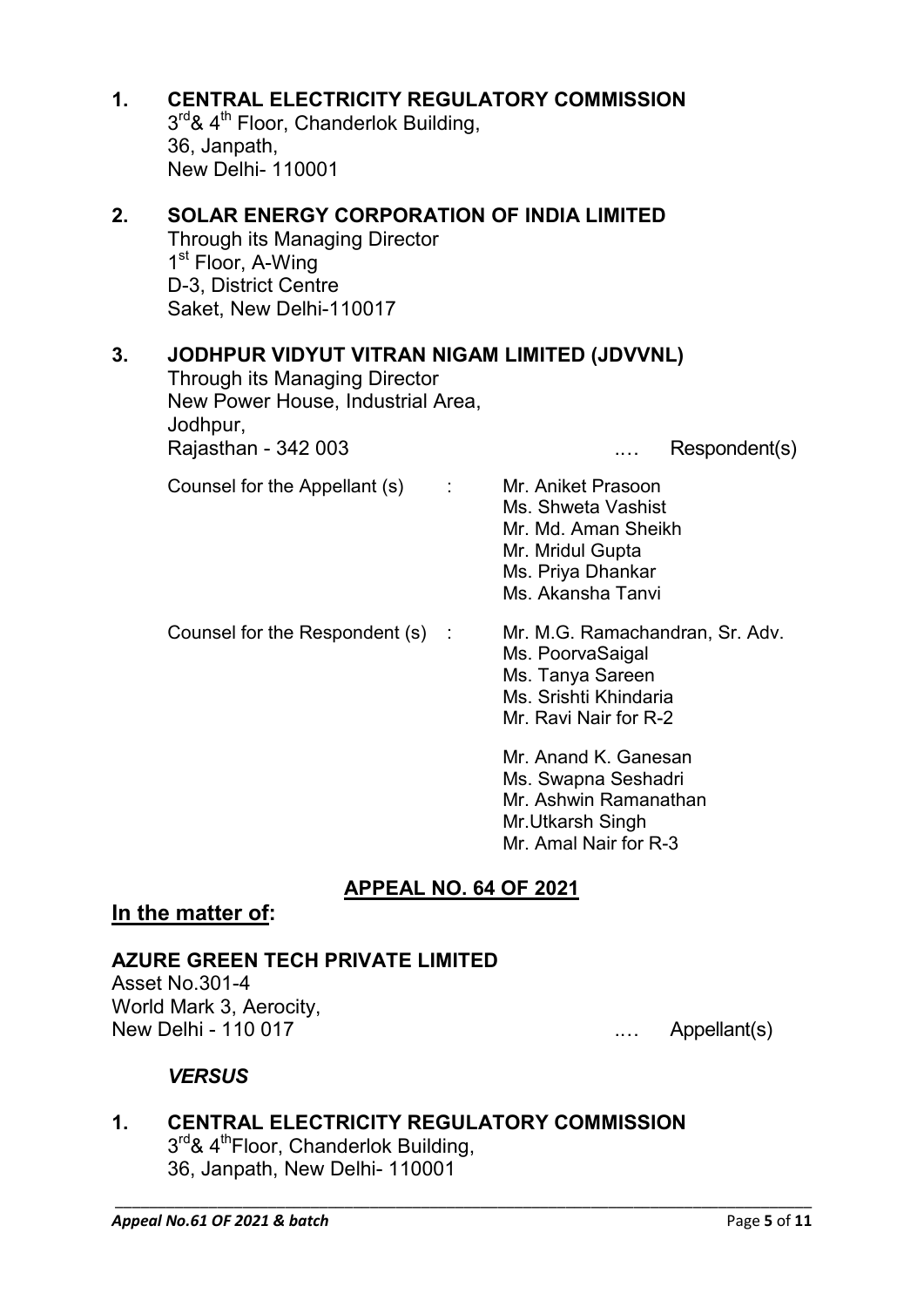$\ldots$  Appellant(s) *VERSUS* Panchkula-134108 .... Respondent(s) Counsel for the Appellant (s) : Mr. Aniket Prasoon Ms. Shweta Vashist Mr. Md. Aman Sheikh Mr. Mridul Gupta

Panchkula-134108 ... Respondent(s)

**APPEAL NO. 65 OF 2021**

## **AZURE SUNSHINE PRIVATE LIMITED**

Through its Managing Director

Through its Chief Engineer Shakti

D-3, District Centre, Saket,

1<sup>st</sup> Floor, A-Wing,

New Delhi-110017

Bhawan, Sector-6

Asset No.301-4 World Mark 3, Aerocity,<br>New Delhi - 110 017

**In the matter of:**

## **CENTRAL ELECTRICITY REGULATORY COMMISSION**

**2. SOLAR ENERGY CORPORATION OF INDIA LIMITED**

**3. HRAYANA POWER PURCHASE CENTRE (HPPC)**

 $3<sup>rd</sup>$ & 4<sup>th</sup>Floor, Chanderlok Building, 36, Janpath, New Delhi- 110001

# **SOLAR ENERGY CORPORATION OF INDIA LIMITED**

Through its Managing Director 1<sup>st</sup> Floor, A-Wing, D-3, District Centre, Saket, New Delhi-110017

# **HARYANA POWER PURCHASE CENTRE (HPPC)**

Through its Chief Engineer Shakti Bhawan, Sector-6

Ms. Priya Dhankar Ms. Akansha Tanvi Counsel for the Respondent (s) : Mr. M.G. Ramachandran, Sr. Adv. Ms. Ranjitha Ramachandran Ms. PoorvaSaigal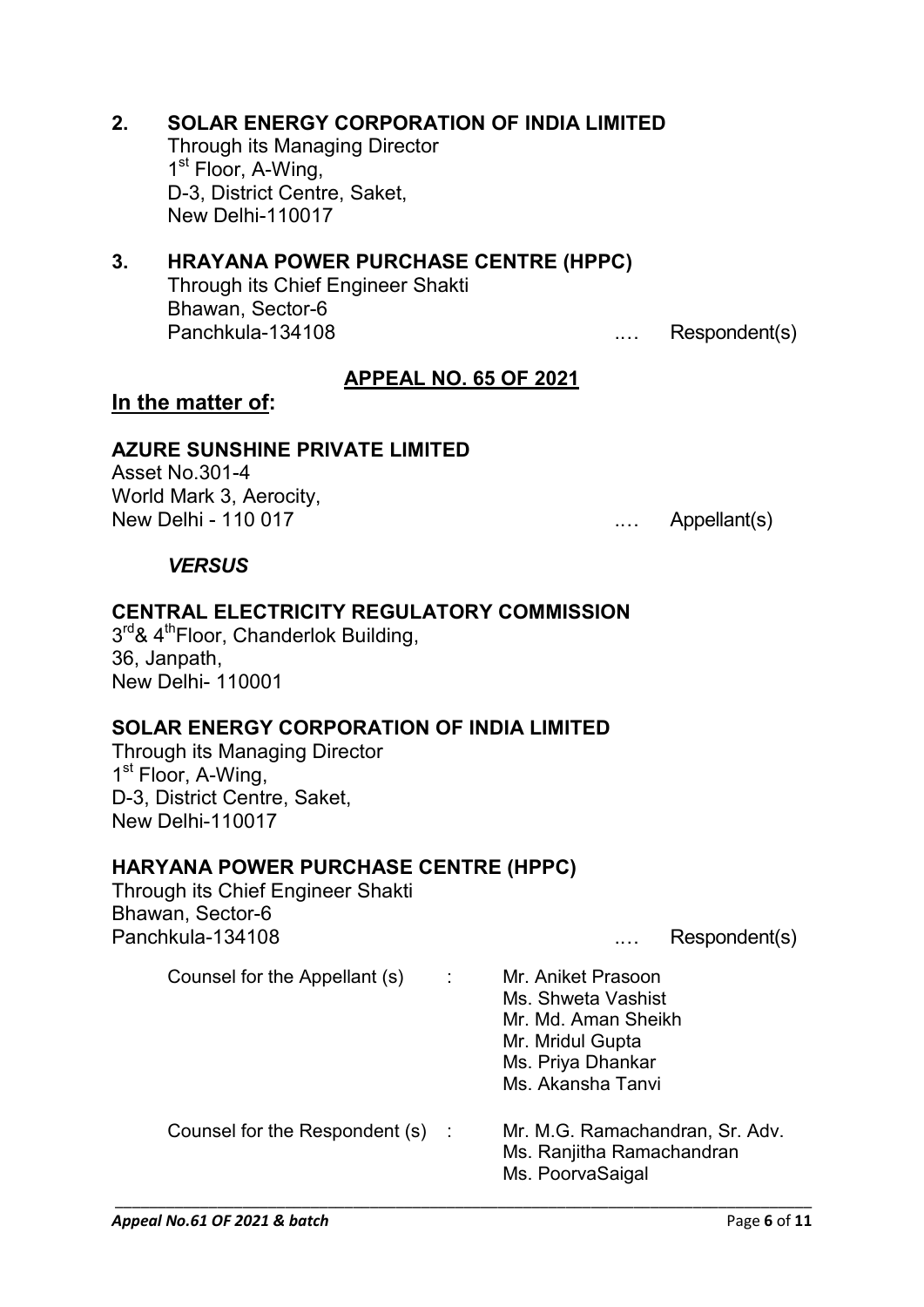Ms. Tanya Sareen Mr. Shubham Arya Mr. Arvind Kumar Dubey Ms. Srishti Khindaria Mr. Ravi Nair for R-2

Ms. Ranjitha Ramachandran Ms. PoorvaSaigal Ms. Tanya Sareen Mr. Shubham Arya Mr. Arvind Kumar Dubey Ms. Srishti Khindaria Mr. Ravi Nair for R-3

# **J U D G M E N T***(Oral)*

## **PER HON'BLE MR JUSTICE R.K. GAUBA, OFFICIATING CHAIRPERSON**

**1.** These matters have been taken up by video conference mode on account of pandemic conditions, it being not advisable to hold physical hearing.

**2.** These five appeals have raised identical grievances vis-à-vis the impugned order passed by the Respondent Commission – Central Electricity Regulatory Commission (CERC), in proceedings qua each of these appellants, solar power generators, the prayer made being in respect of denial of relief on the subject of operation & maintenance expenses in light of two change in law events viz. imposition of Service Tax & GST. The impugned order was rendered on 19.11.2019 passed commonly in Petition Nos. 184/MP/2018, 185/MP/2018, 188/MP/2018, 190/MP/2018 and 191/MP/2018.

**3.** It appears that the CERC has denied compensation on account of change in law events having an impact on O & M expenses for the reason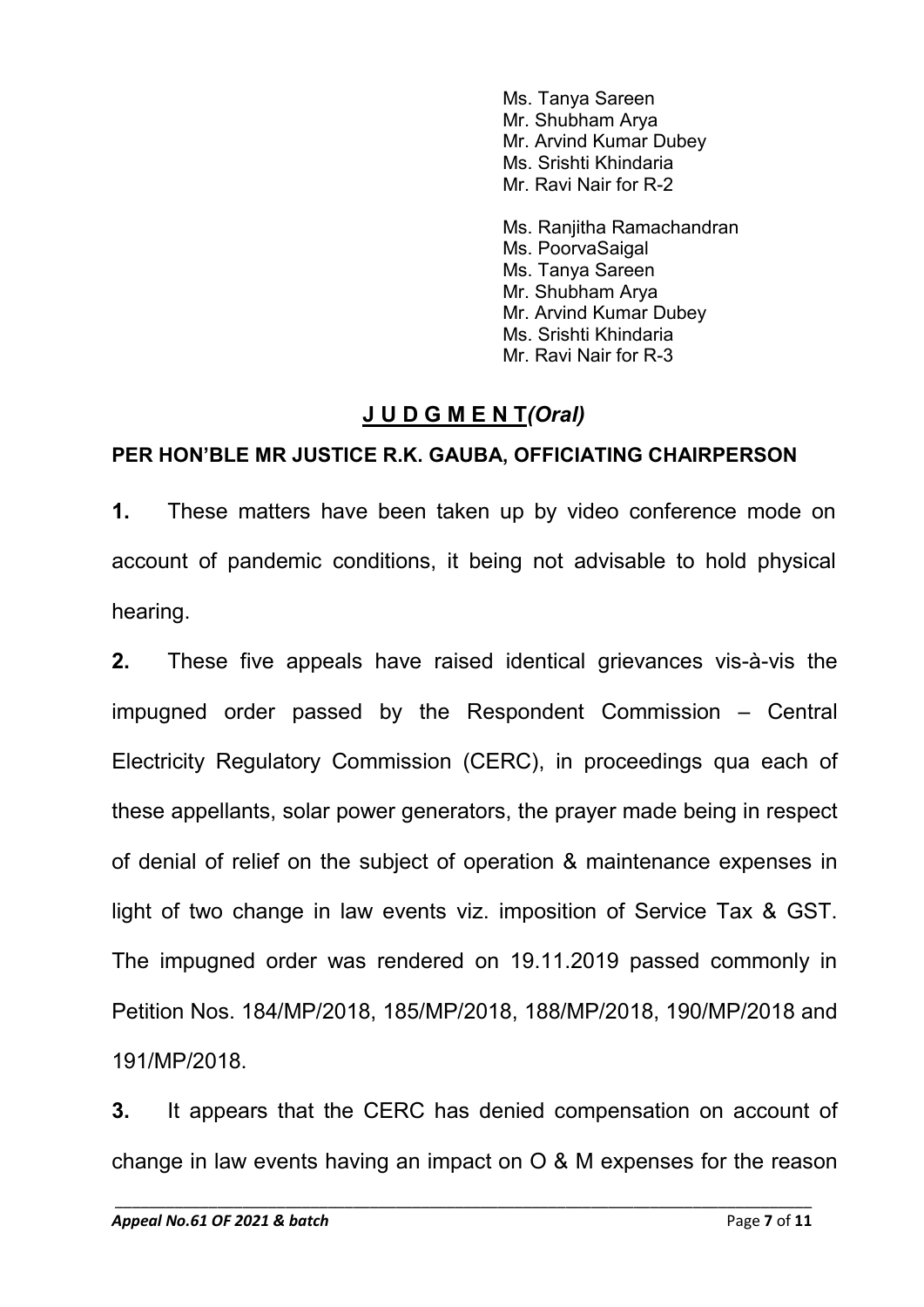that the appellants had outsourced such activities to third party. The appellants are also aggrieved by denial of carrying cost vis-à-vis the previously mentioned claim of compensation, the reasons set out in the impugned order being that in the Power Purchase Agreements (PPAs) governing the relationship of the parties, there is no provision incorporating of restitutionary principle.

**4.** The appellants rely on decision of this tribunal in the case of *Coastal Gujarat*(Appeal No.172 of 2017) passed on 27.04.2021 and in *Azure Power Eris Private Limited Vs. Bihar Electricity Regulatory Commission & Others* (Appeal No.129 of 2019) rendered on 13.01.2022 to contend that since there is no inhibition in the PPAs against outsourcing of the activities relating to the operation & maintenance, the denial of relief on account of change in law events is unjust and unfair. The appellant also submits that the provision contained in Article 12.2.2 (under the head "for relief of change in law") allows a decision to be rendered by the Central Commission upon it being approached by the aggrieved party for not only that "approval of change in law" but "for relief" to be provided in such respect. Reliance is placed on judgments including *Sovintorg (India) Ltd. Vs. State Bank of India, New Delhi* (1999) 6 SCC 406 and *Dushyant N. Dalal and Anr. Vs. SEBI* (2017) 9 SCC 660.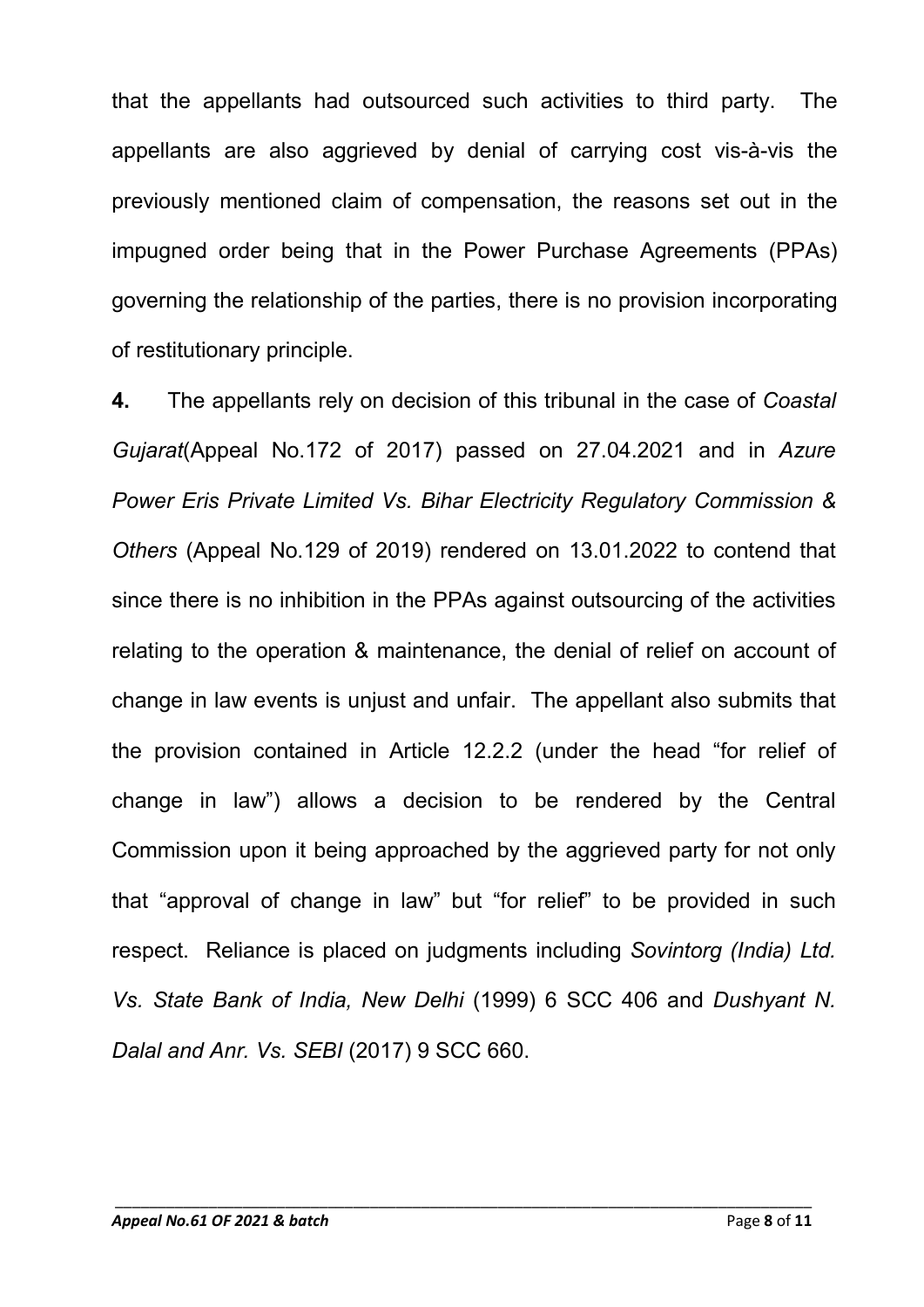**5.** In case of *Coastal Gujarat Power Limited Vs. CERC & Others*(supra)

on the question of outsourcing of operating & maintenance activities, this

### tribunal had taken the following view:

*"67. It is argued that the operation and maintenance of the plant Is the responsibility of the appellant and if the appellant seeks to employ services of other agencies, the same cannot increase the liability of the Procurers; this was a commercial decision and choice of the appellant; and that if the appellant had not employed services of outside agencies, there would have been no impact of the alleged changes of tax rates.*

*68. We find no substance in the above submissions. The work contractors are engaged by the appellant within its discretion and there is no inhibition in PPA in such regard. In fact, it is pointed out by the appellant, and rightly so, that Article 7 of the Model PPA which was a part of the RFQ documents had envisaged that the generator (Seller) alone shall be liable to operate and maintain the power station at its own cost but, in the final PPA that was executed between the parties, the clause to such effect was removed, this clearly indicative of the common understanding of the parties that the generator(CGPL) would not be solely responsible for O&M, the definition of 'Project Documents' read with 'O&M contracts' contemplating that a third party O&M contractor might be appointed by it (CGPL).*

*90. The respondents defend the impugned decision arguing that the Commission has duly allowed the claim of change in law in respect of the levy of Swatch Bharat Cess and Krishi Kalyan Cess in respect of such services as are linked to the business of generation and sale of electricity, such relief being not admissible in respect of other services since under Articles 13.1.1 and Article13.2(b) read with Clause 4.7 of the Guidelines any change in law impact is confined to change in revenues and costs from the business of selling electricity by the Seller to the Procurers. Reference is made to the judgment dated 19.04.2017 of this tribunal in Appeal No. 161 of 2015 in Sasan Power Limited v. Central Electricity Regulatory Commission and Others. The respondents submit that there may be various activities carried out by the appellant as a commercial decision but which are neither necessary nor concerned with the business of selling electricity. It is argued that the appellant had failed to demonstrate as to how the other services claimed have an impact on the cost of or revenue from the business of selling electricity by it to the Procurers. At the same time, it is stated that the services claimed by CGPL, except in relation to transportation of goods (coal), are not related to the business of selling electricity. The submission also is that there has to be some benefit to the procurers or necessity for such services. The respondents further aver that the operation and maintenance of the power plant is the responsibility of Appellant and the fact that the appellant chose to employ services of other agencies can not increase the liability of the Procurers.*

*91. It is not disputed that the appellant(CGPL) is a project specific Special Purpose Vehicle (SPV) set up solely for the purpose of generating and supplying electricity exclusively to the Procurers in accordance with the PPA. It engages in no other business undertaking. All services availed by CGPL are undoubtedly used for its sole objective of generating electricity for supply to the Procurers under the PPA. The increased cost towards Krishi Kalyan Cess and Swachh Bharat Cess affects the cost of the business of the appellant for generation and sale of electricity. The twenty services left out by CERC also are connected to the commercial activities of the appellant adding to its cost of production and supply. In this view, there was no justification for disallowance of the claim for additional financial burden on other services covered under Swachh Bharat Cess and Krishi Kalyan Cess contrary to Article 13 of the PPA.*

*92. We agree with the submission that CERC erred to introduce an extraneous qualification or filter which is not borne out from the PPA. The qualifying factor under Article 13 of the PPA is whether or not a CIL event has an impact on the cost of, or revenue from, the business of generation and sale of electricity by the seller (CGPL). In this view, the test applied by CERC that taxable service should have a "direct relation to the input cost of generation" is extraneous to the provisions of the PPA and must be rejected. It is trite that*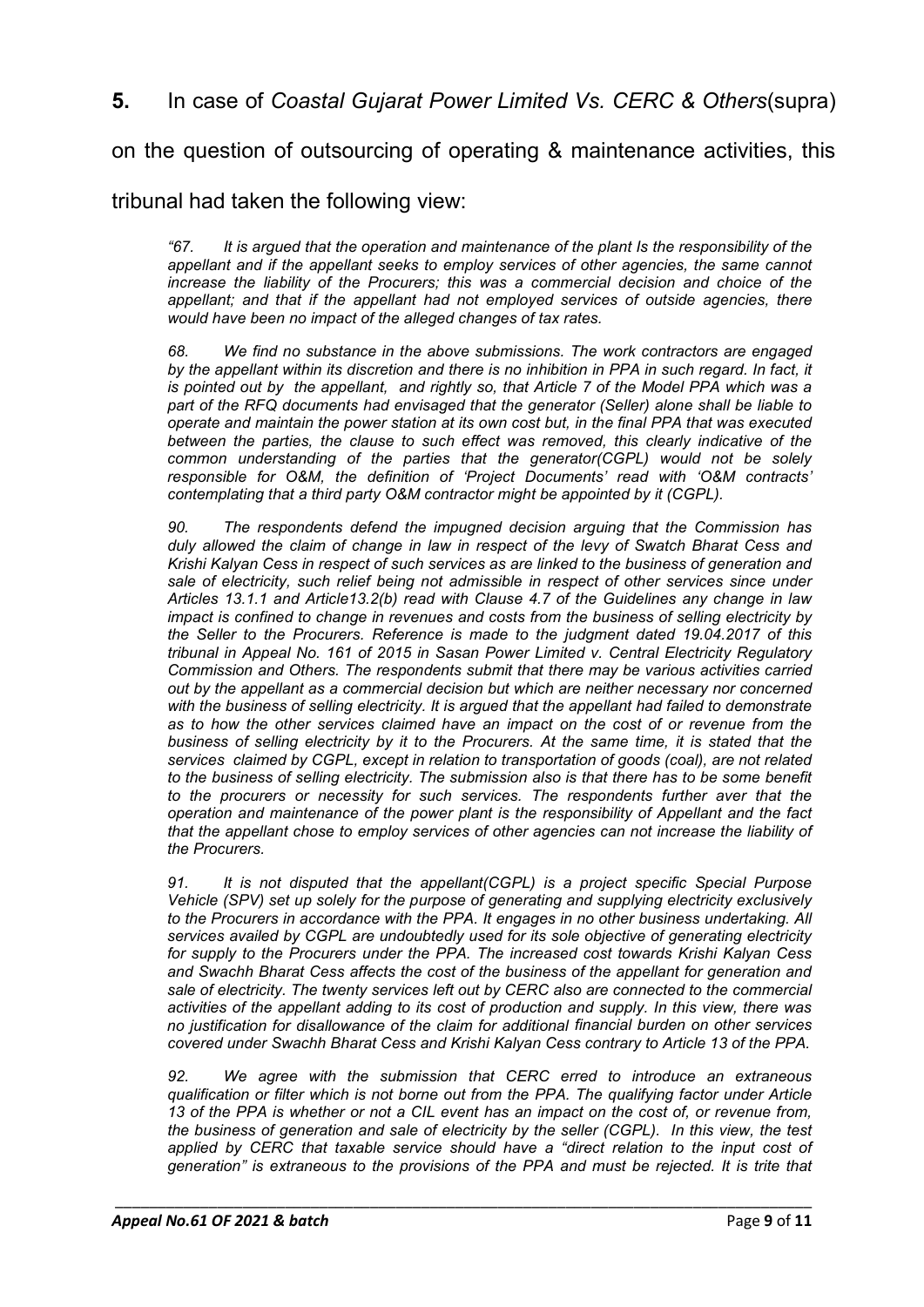*explicit terms of a contract (PPA) bind and it is not open for the adjudicating forums to substitute their own view on the presumed understanding of the commercial terms by the parties [Nabha Power Limited v. PSPCL & Anr. (2018) 11SCC508]. Once it is established that levy of a tax on services availed by CGPL has an impact on the cost of or revenue from business of generation and sale of electricity whether directly or indirectly –compensation must follow."*

**6.** Following the above, this tribunal with consent of the parties of that case had directed in the matter of *Azure Power Eris Private Limited Vs. Bihar Electricity Regulatory Commission & Others*(supra) similar remit for reconsideration by the State Commission.

**7.** After some hearing, it is fairly conceded by the learned Senior Counsel, Mr. M.G. Ramachandran on behalf of NVVN& SECI that the matter deserves to be remitted to the Central Commission for reconsideration of the issue of O&M expenses in light of rulings of this tribunal in *Coastal Gujarat*(supra) &*Azure Power Eris Private Limited Vs. Bihar Electricity Regulatory Commission & Others* (supra). Though the learned counsel for other respondents seem to have some reservations, we feel that it would be appropriate that the Commission is called upon to revisit the issue in light of the above mentioned rulings of this tribunal. We order accordingly.

**8.** Learned counsel for the respondents seek to contest the claim of the appellants on the subject of carrying cost. Learned counsel for the appellants submitted that since the issue of O&M expenses is being remitted, their right to challenge the view taken in the impugned order by the Central Commission vis-à-vis carrying cost may be reserved to be pursued and agitated after decision on O&M expenses issue has been